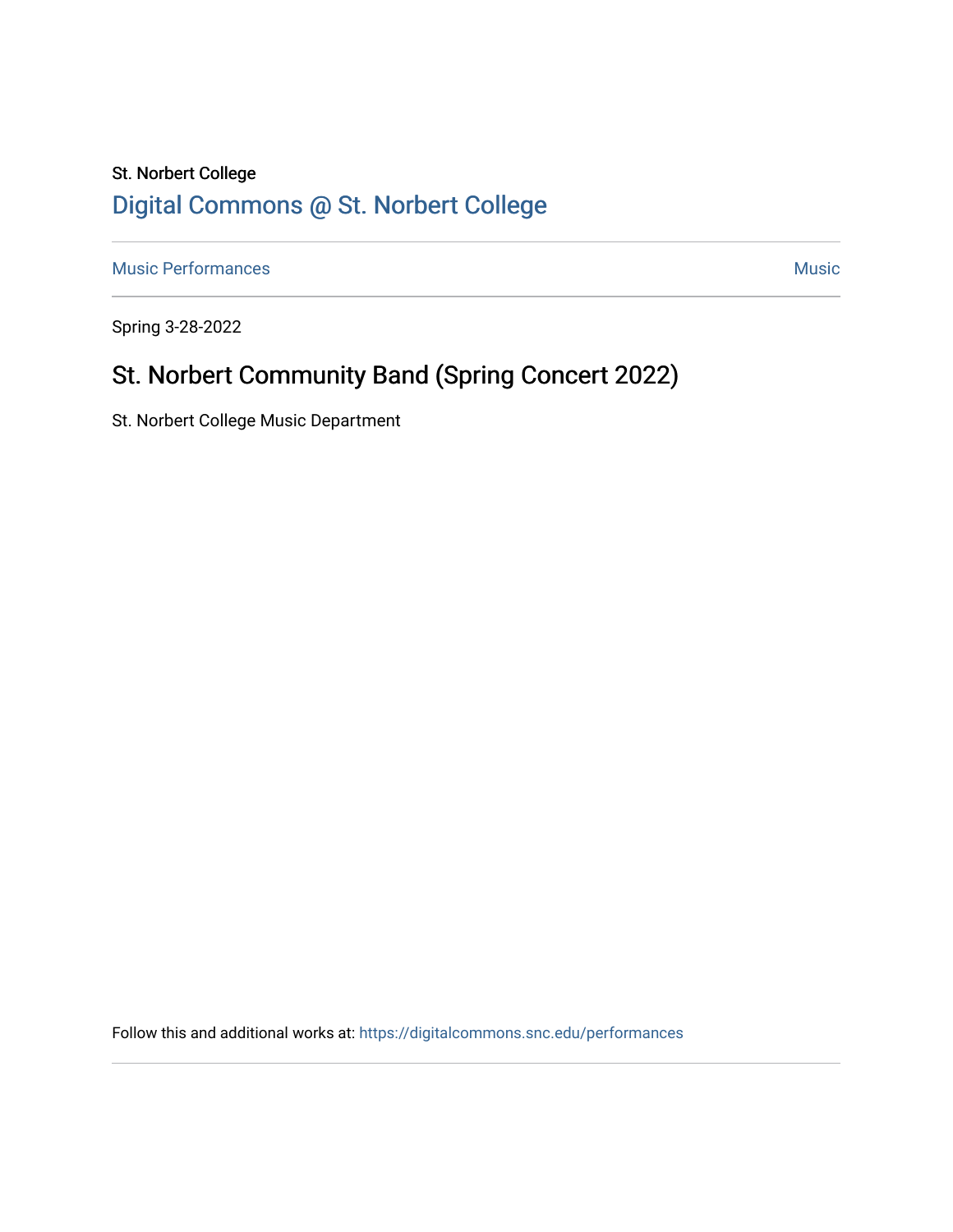### *~ Program ~*

|       |                  | National Anthem of Ukraine Mykhailo Verbytsky<br>$(1815 - 1870)$ |
|-------|------------------|------------------------------------------------------------------|
|       |                  | (b. 1932)                                                        |
|       |                  |                                                                  |
|       |                  | $(1925 - 2017)$                                                  |
|       |                  |                                                                  |
|       |                  | $(1583 - 1643)$                                                  |
|       |                  | Gaspar Cassadó                                                   |
|       |                  | $(1897 - 1966)$                                                  |
|       |                  | arr. Hans Kindler/Earl Slocum                                    |
|       |                  |                                                                  |
| L.    | Allegro energico | $(1903 - 1966)$                                                  |
|       | II. Adagio       |                                                                  |
|       | III. Allegretto  |                                                                  |
| IV. I | Allegro con brio |                                                                  |

### $\sim$ *Bio* $\sim$

**Dr. Philip Klickman** has directed the St. Norbert Community Band since the fall of 2017, when he joined the St. Norbert College music faculty. His duties at St. Norbert College include conducting the Wind Ensemble, the Concert Band, and the Handbell Choir; he also teaches horn, conducting, and courses in music education. Before coming to St. Norbert College, Dr. Klickman served as the director of bands at Frostburg State University in Frostburg, Maryland. Prior to his collegiate career, Dr. Klickman taught public school music in the suburbs of Chicago, Illinois. He is a member of the College Band Directors National Association, the College Music Society, the National Association for Music Education, the Society for Music Teacher Education and the International Horn Society.

> **Program Design - Austin Kobylarczyk '24 Poster Design - Pam Wieseckel Dufek '05**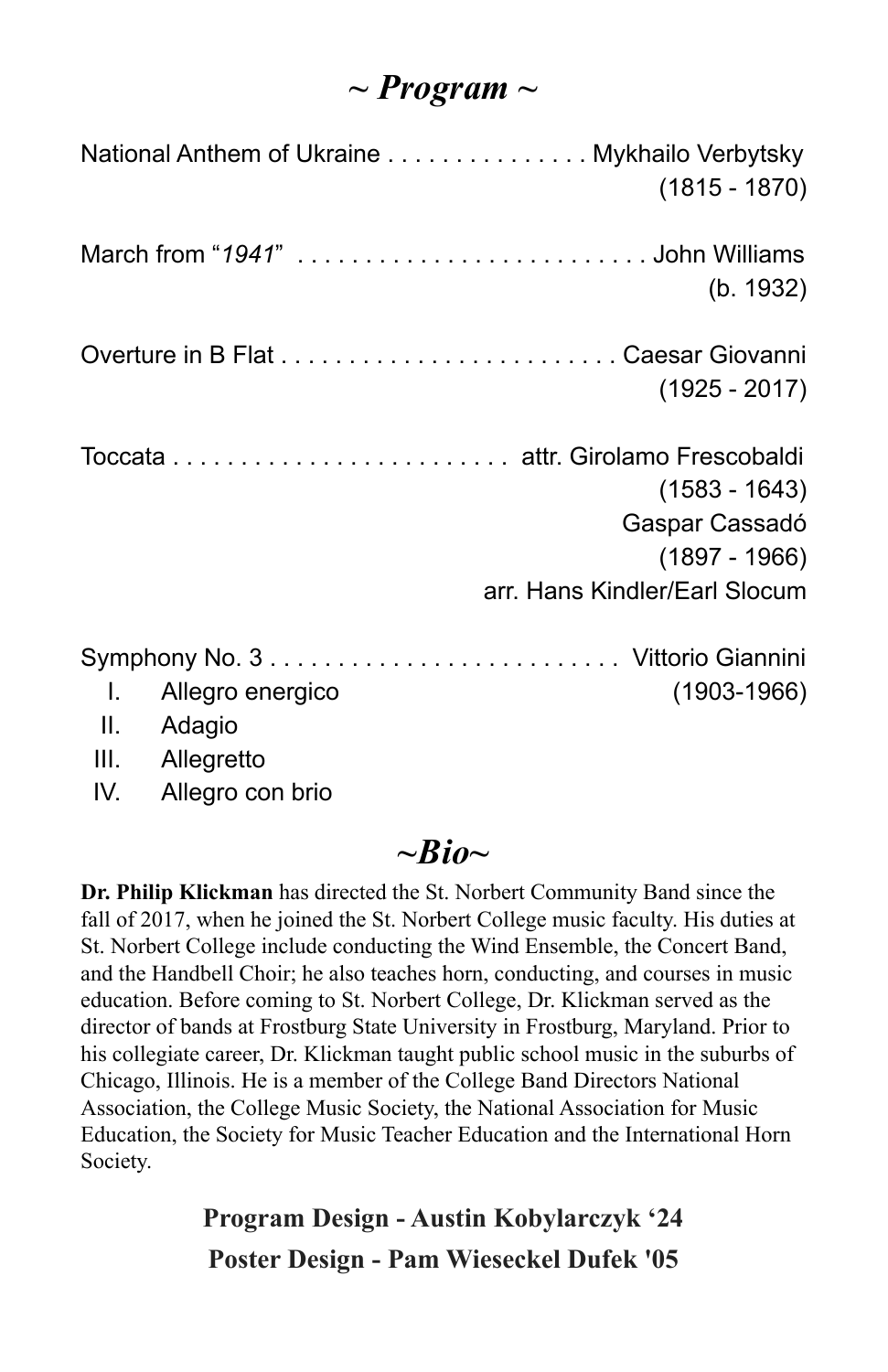## **St. Norbert Community Band** Dr. Philip Klickman, Director

#### **Flute**

Lynn Liddle-Drewiske, De Pere; Retired Music Teacher Mary Tesch, Seymour; Travel Agent Shelby VanRossum, De Pere; Physician Ashley Zipperer, Green Bay; Band Teacher Sue Zipperer, Suamico; Band Teacher

#### **Oboe**

Kimberly Hawkinson, Appleton Credit Manager

#### **Bassoon**

Barb Wagner, Appleton; Reharpoonista Hannah Swan, Ashwaubenon; SNC Student

#### **Clarinet**

Sandy Bader, Green Bay; Retired Teacher Lisa Boldt, De Pere; Senior Invoice Analyst Ellie Brielmaier, De Pere; SNC Student Sophia Jimos, Green Bay; Music Teacher Wolfgang Vetter, Green Bay;

Future Clarinet Performance Nicklas Waroff; Green Bay; Jongleur

#### **Bass Clarinet**

Tracey Klickman, De Pere; Musician & Linguist

#### **Alto Saxophone**

Jay Allen, Ashwaubenon; Web Developer Taylor Jadin, Pulaski;

Community Instructional Technologist Sue Tengowski, Hobart; Sales Administration

#### **Tenor Saxophone**

Mark Wells, Allouez; Owner- Pack and Ship De Pere

#### **Baritone Saxophone**

Jeremiah Mcmahon, De Pere; SNC Student

#### **Trumpet**

Nick Carncross, Howard; Private Lesson Instructor Steve DeVillers, New Franken; Sales Manager David Ehren, Luxemburg; Retired Band Director Greg Sauve, Ashwaubenon; Retired Band Director Jamie Waroff, Green Bay; SNC Music Faculty Cathye Wavrunek, Green Bay; Middle School Science Teacher

#### **Horn**

Linda Cook, De Pere; Retired Evan Haas, De Pere; Mechanical Engineer Andrew Parks, De Pere; Music Engraver Vicky Wilda, Green Bay; Band Director

#### **Trombone**

Steven Bader, Green Bay; Retired Band Director Brian Sauve, Green Bay; IT analyst Kyle Siegrist, Howard; Band Director

#### **Bass Trombone**

Eric High, Ashwaubenon; SNC Music Faculty

**Euphonium** Andy Zipperer, Suamico; Band Instructor

#### **Tuba**

Steve Wilda, Green Bay,

Retired Insurance Professional

#### **Percussion**

Mahri Hodges, De Pere; SNC Student Lauren Pritzl, De Pere; Rural Carrier Associate Kelsey Reed, Ashwaubenon; Music Teacher Tom Tengowski, Hobart;

Enterprise Account Manager Joe Vetter, Green Bay;

Retired Percussion Teacher Marquise Weatherall, De Pere; SNC Student Steven Yungwirth, De Pere;

Operations Specialist